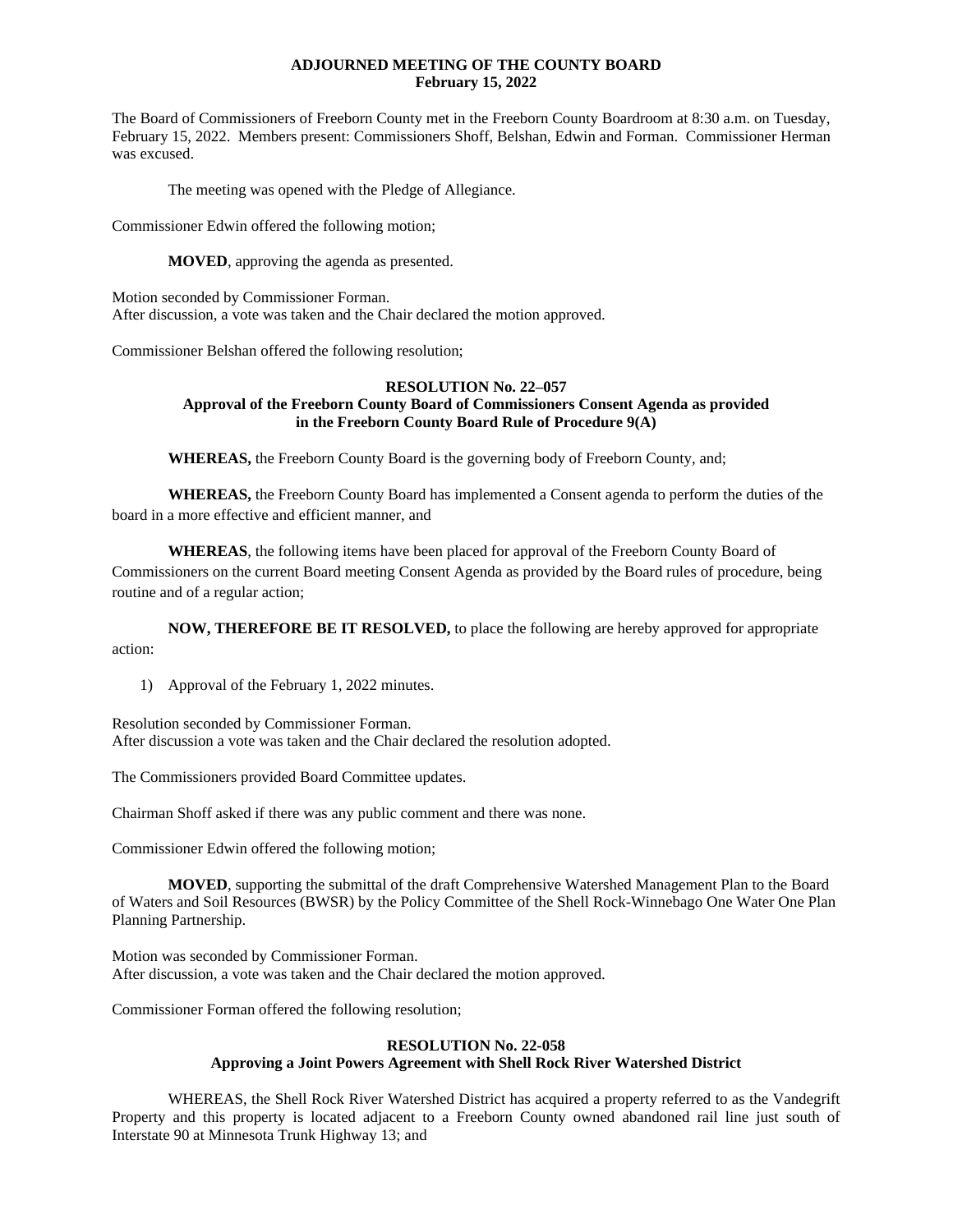WHEREAS, the Shell Rock River Watershed District desires to complete wetland enhancements on the Vandegrift property that will increase habitat and help reduce flooding; and

WHEREAS, the project includes the installation of a new culvert with a water level control structure across the County property to replace a failing culvert; and

WHEREAS, access, ownership, and maintenance responsibilities for the project must be agreed upon by the District and the County for the new culvert and water control structure; and

WHEREAS, the County Engineer and the County Attorney have worked with the District to draft an agreement to satisfy these needs.

NOW THEREFORE, BE IT RESOLVED, that the County Board of Commissioners authorizes the Board Chair and the County Administrator to enter into a Joint Powers Agreement with the Shell Rock River Watershed District to allow construction of the new culvert and to define the responsibilities for each party.

Resolution seconded by Commissioner Edwin. After discussion a vote was taken and the Chair declared the resolution adopted.

Commissioner Belshan offered the following resolution;

## **RESOLUTION No. 22-059**

## **Approving a Shared Driveway Agreement with Ulland Brothers, Inc.**

WHEREAS, the Freeborn County Highway Department has the responsibility of maintaining the county highway system which includes various properties used for aggregate mining, material storage, and equipment staging; and

WHEREAS, Freeborn County owns a parcel located in Section 16 of Mansfield Township that is used for these purposes known as the Jahnke Pit; and

WHEREAS, the Janke Pit is a strategic asset to the County that requires a reliable and dedicated access to be fully utilized in all weather conditions; and

WHEREAS, Ulland Brothers, Inc has recently acquired an adjacent property and also needs reliable access to their property; and

WHEREAS, the County Engineer has identified a Shared Driveway Agreement as the most efficient means of accessing the Jahnke Pit; and

WHEREAS, the County Engineer and the County Attorney have worked with Ulland Brothers to draft an agreement to satisfy these needs.

NOW THEREFORE, BE IT RESOLVED, that the County Board of Commissioners authorizes the Board Chair and the County Administrator to enter into an agreement that defines the shared responsibility for construction, maintenance and access for the two properties referenced above in Section 16 of Mansfield Township.

Resolution seconded by Commissioner Forman. After discussion, a vote was taken and the Chair declared the resolution approved.

Commissioner Edwin offered the following motion;

**MOVED**, approving out of state travel for County Engineer Phil Wacholz to attend the National Association of County Engineers (NACE) Annual conference in Buffalo, New York April 24-27, 2022.

Motion was seconded by Commissioner Belshan. After discussion a vote was taken and the Chair declared the motion approved.

Commissioner Forman offered the following resolution:

### **RESOLUTION No. 22-060 Placing Heidi Theobald on Regular Full Time Employment Status**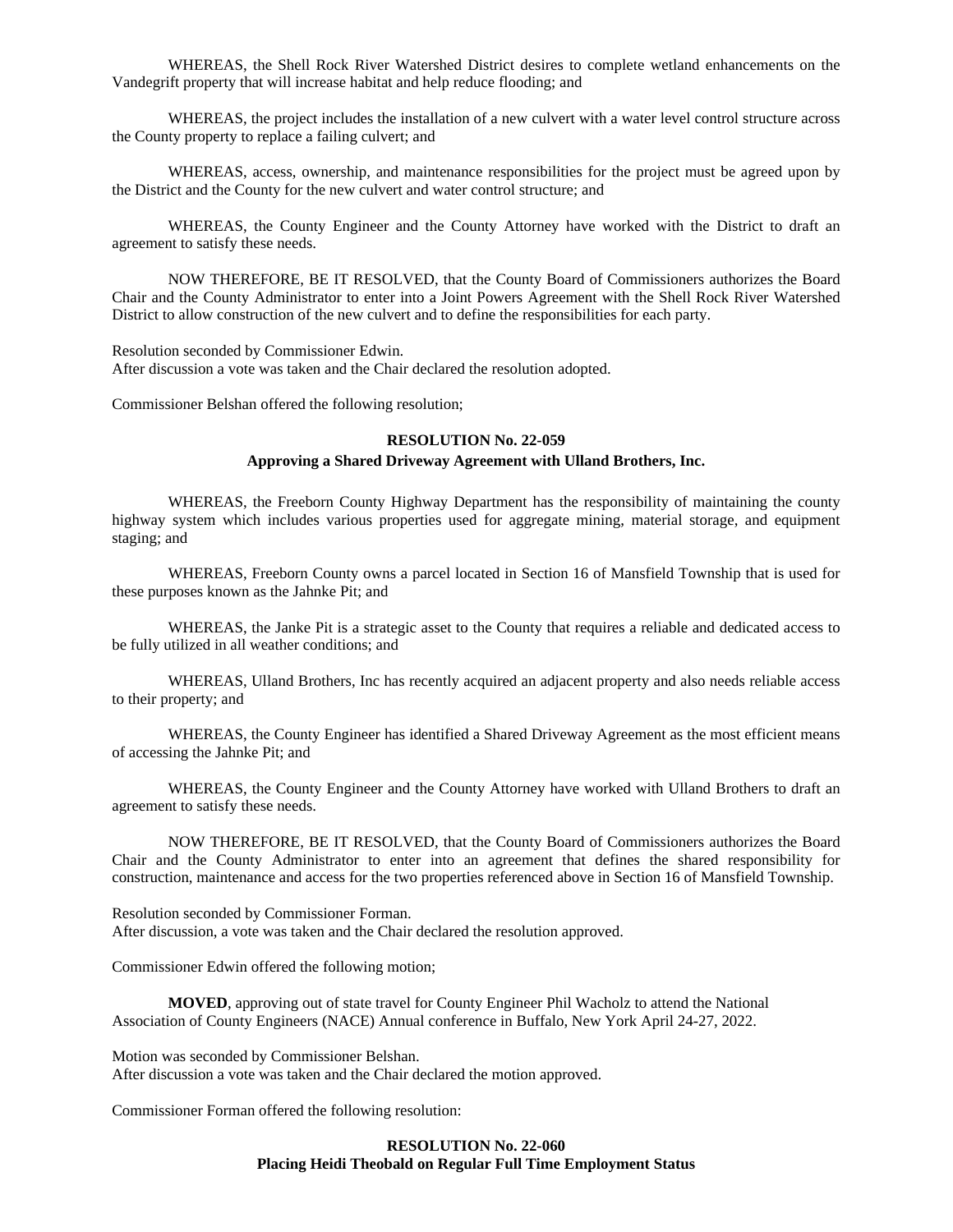**WHEREAS,** the Freeborn County employees have the responsibility for providing quality service with integrity and accountability to the citizens of Freeborn County;

**WHEAREAS,** the Freeborn County Board is the appointing authority for all county employees, and;

**WHEREAS**, Heidi Theobald has successfully completed her required probationary employment period with Freeborn County and does provide the necessary services to her department and the public,

**NOW, THEREFORE BE IT RESOLVED,** to place Heidi Theobald, Social Worker / Case Manager, on regular full-time status

Resolution was seconded by Commissioner Belshan. After discussion, a vote was taken and the Chair declared the resolution approved.

Commissioner Forman offered the following resolution:

# **RESOLUTION No. 22-061 Approving Purchase of Service Agreement Mower County Health & Human Services**

**WHEREAS,** Minnesota Statute mandates provision by local agencies of licensure services for Family Child Care Providers; and

**WHEREAS,** the Freeborn County Department of Human Services is committed to providing quality services to meet the licensing needs for child care homes in Freeborn County; and

**WHEREAS,** the Freeborn County Department of Human Services and Mower County Health and Human Services have historically had an agreement for purchase of Mower County Child Care Licensure Services from Freeborn County; and

**WHEREAS**, Mower County Health and Human Services wishes to purchase Child Care Licensure Services from the Freeborn County Department of Human Services; and

**WHEREAS**, the Freeborn County Department of Human Services is able and willing to provide this service; therefore

**BE IT RESOLVED,** that the 2022-2023 Purchase of Service Agreement between the Freeborn County Dept. of Human Services and Mower County Health and Human Services is approved for provision of child care licensure services.

Resolution was seconded by Commissioner Edwin. After discussion, a vote was taken and the Chair declared the resolution approved.

Commissioner Edwin offered the following resolution:

# **RESOLUTION No. 22-062 Approving the Purchase of Service Agreement with Cedar Valley Services**

**WHEREAS,** Minnesota Statute mandates provision of services to children and adults meeting specific disability and/or vulnerability criteria in order to ensure health, safety and wellbeing; and

**WHEREAS,** the Freeborn County Department of Human Services is committed to providing quality services to meet the needs of the population of individuals with disabilities; and

**WHEREAS,** the Freeborn County Department of Human Services ensures person centered and client directed case management services in order to maintain quality of life for individuals with disabilities as actively employed individuals; and

**WHEREAS,** Cedar Valley Services is an approved vendor, according to Minnesota Statutes, of services to individuals with disabilities; and

**WHEREAS**, the Freeborn County Department of Human Services wishes to purchase specific services from Cedar Valley Services; therefore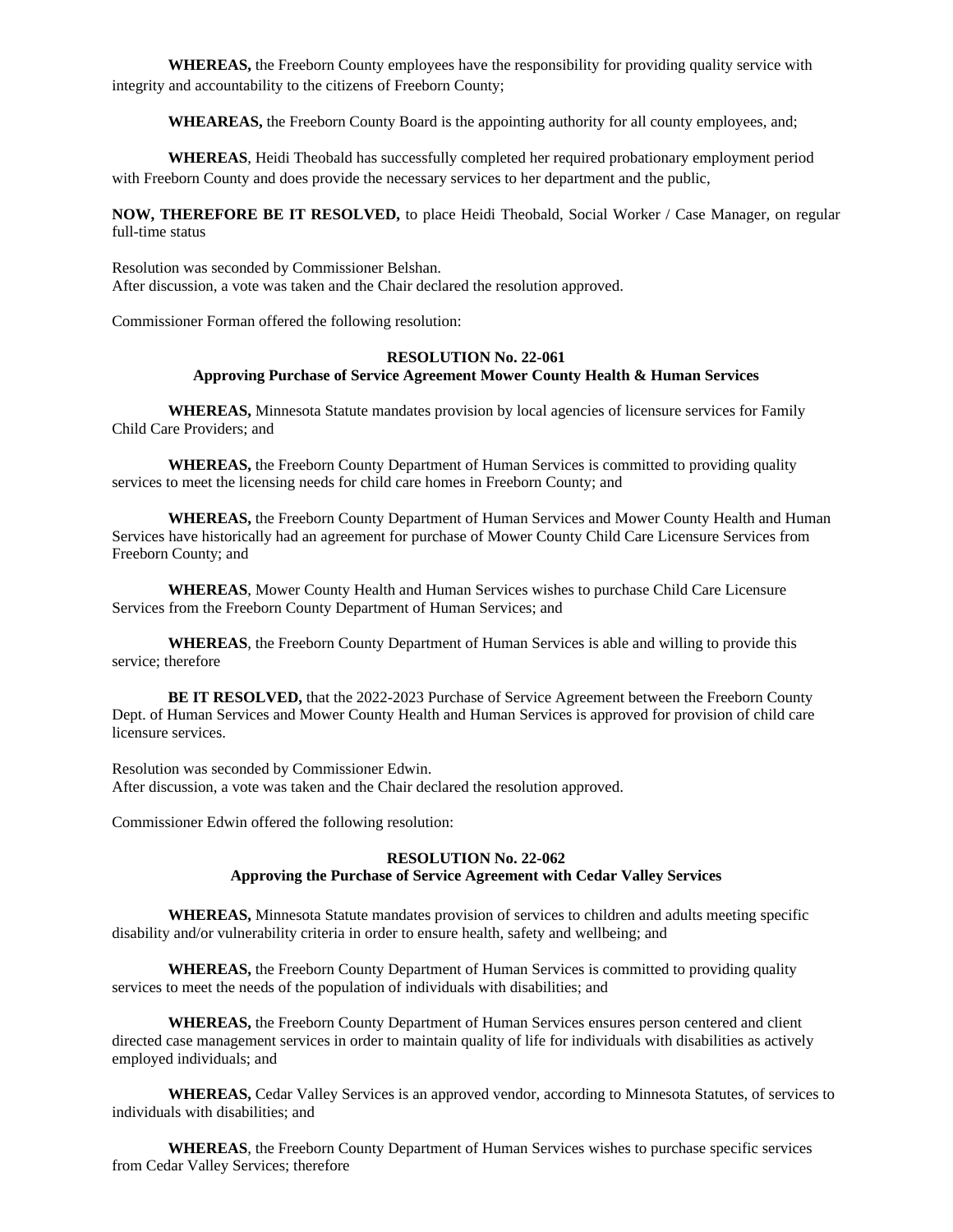**BE IT RESOLVED,** that the 2022-2023 Purchase of Service Agreement between the Freeborn County Department of Human Services and Cedar Valley Services is approved for provision of Community and Facility Based Extended Employment Services to residents of Freeborn County that are eligible for those services.

Resolution was seconded by Commissioner Belshan. After discussion, a vote was taken and the Chair declared the resolution approved.

Commissioner Forman offered the following resolution:

## **RESOLUTION No. 22-063**

#### **Approving the Renewal of the Contract with IMS for Guardianship and Conservatorship Services**

**WHEREAS,** Freeborn County Department of Human Services has identified a need for Guardianship and Conservator services related legal services for indigent persons who are imparted to the extent of lacking sufficient understanding or capacity to make or communicate responsible personal decisions, and who have demonstrated deficits in behavior which evidence an inability to meet personal needs for medical care, nutrition, clothing, shelter, or safety, or concerning the person's estate or financial affairs and have demonstrated deficits in behavior which evidence an inability to manage the estate or financial affairs; and

**WHEREAS,** this is a mandated service under Minnesota Statute 524, article 5; and

**WHEREAS**, this vendor has satisfactorily provided these services to residents of Freeborn County under an existing contract; and

**WHEREAS**, the County wishes to continue to purchase such services from Independent Management Services;

**THEREFORE, BE IT RESOLVED** that the Freeborn County Board of Commissioners supports the renewal of the Purchase of Service Agreement with Independent Management Services to provide Guardianship and Conservator services for the period from January 1, 2022 to December 31, 2023.

Resolution was seconded by Commissioner Edwin. After discussion, a vote was taken and the Chair declared the resolution approved.

Commissioner Edwin offered the following resolution:

#### **RESOLUTION No. 22-064**

#### **Approving the Renewal of a Contract with Serenity Services for Guardianship and Conservatorship Services**

**WHEREAS,** Freeborn County Department of Human Services has identified a need for Guardianship and Conservator services related legal services for indigent persons who are imparted to the extent of lacking sufficient understanding or capacity to make or communicate responsible personal decisions, and who have demonstrated deficits in behavior which evidence an inability to meet personal needs for medical care, nutrition, clothing, shelter, or safety, or concerning the person's estate or financial affairs and have demonstrated deficits in behavior which evidence an inability to manage the estate or financial affairs; and

**WHEREAS,** this is a mandated service under Minnesota Statute 524, article 5; and

**WHEREAS**, this vendor has satisfactorily provided these services to residents of Freeborn County under an existing contract; and

**WHEREAS**, the County wishes to continue to purchase such services from Serenity Services;

**THEREFORE, BE IT RESOLVED** that the Freeborn County Board of Commissioners supports the renewal of the Purchase of Service Agreement with Serenity Services to provide Guardianship and Conservator services for the period from January 1, 2022 to December 31, 2023.

Resolution was seconded by Commissioner Forman. After discussion, a vote was taken and the Chair declared the resolution approved.

Commissioner Edwin offered the following resolution: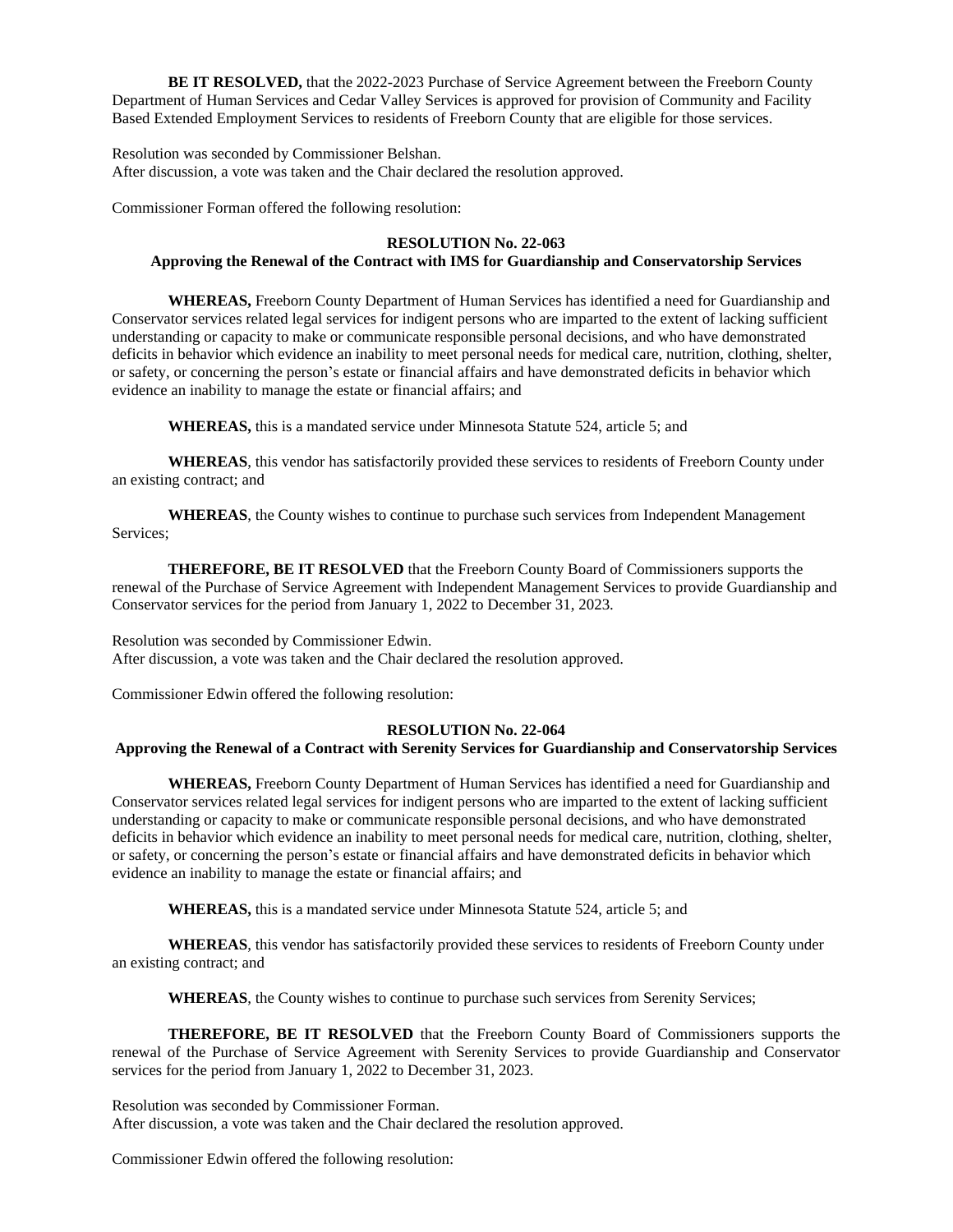### **RESOLUTION No. 22-065**

## **Approving the Purchase of Service Agreement with IMS for Semi-Independent Living Services**

**WHEREAS,** Minnesota Statute mandates provision of services to children and adults meeting specific disability and/or vulnerability criteria in order to ensure health, safety and wellbeing; and

**WHEREAS,** the Freeborn County Department of Human Services is committed to providing quality services to meet the needs of the population of individuals with disabilities; and

**WHEREAS,** the Freeborn County Department of Human Services ensures person centered and client directed semi-independent living services in order to maintain quality of life for individuals with disabilities in their homes or in the least restrictive setting possible; and

**WHEREAS,** Independent Management Services (IMS) is an approved vendor, according to Minnesota Statutes, of case management services to individuals with disabilities; and

**WHEREAS**, the Freeborn County Department of Human Services wishes to purchase specific services from Independent Management Services (IMS); therefore

**BE IT RESOLVED,** that the 2022-2023 Purchase of Service Agreement between the Freeborn County Dept. of Human Services and Independent Management Services (IMS), is approved for provision of the semiindependent living services to residents of Freeborn County.

Resolution was seconded by Commissioner Belshan. After discussion, a vote was taken and the Chair declared the resolution approved.

Commissioner Belshan offered the following resolution:

#### **RESOLUTION No. 22-066**

# **Approving the Purchase of Service Agreement with Elm Care for Semi-Independent Living Services**

**WHEREAS,** Minnesota Statute mandates provision of services to children and adults meeting specific disability and/or vulnerability criteria in order to ensure health, safety and wellbeing; and

**WHEREAS,** the Freeborn County Department of Human Services is committed to providing quality services to meet the needs of the population of individuals with disabilities; and

**WHEREAS,** the Freeborn County Department of Human Services ensures person centered and client directed semi-independent living services in order to maintain quality of life for individuals with disabilities in their homes or in the least restrictive setting possible; and

**WHEREAS,** Elm Waseca County, SLS, Inc. is an approved vendor, according to Minnesota Statutes, of case management services to individuals with disabilities; and

**WHEREAS**, the Freeborn County Department of Human Services wishes to purchase specific services from Elm Waseca County, SLS, Inc.; therefore

**BE IT RESOLVED,** that the 2022-2023 Purchase of Service Agreement between the Freeborn County Dept. of Human Services and Elm Waseca County, SLS, Inc. is approved for provision of the semi-independent living services to residents of Freeborn County meeting eligibility for that service.

Resolution was seconded by Commissioner Forman. After discussion, a vote was taken and the Chair declared the resolution approved.

Commissioner Forman offered the following resolution:

#### **RESOLUTION No. 22-067**

# **Approving the Purchase of Service Agreement with REM Woodvale for Semi-Independent Living Services**

**WHEREAS,** Minnesota Statute mandates provision of services to children and adults meeting specific disability and/or vulnerability criteria in order to ensure health, safety and wellbeing; and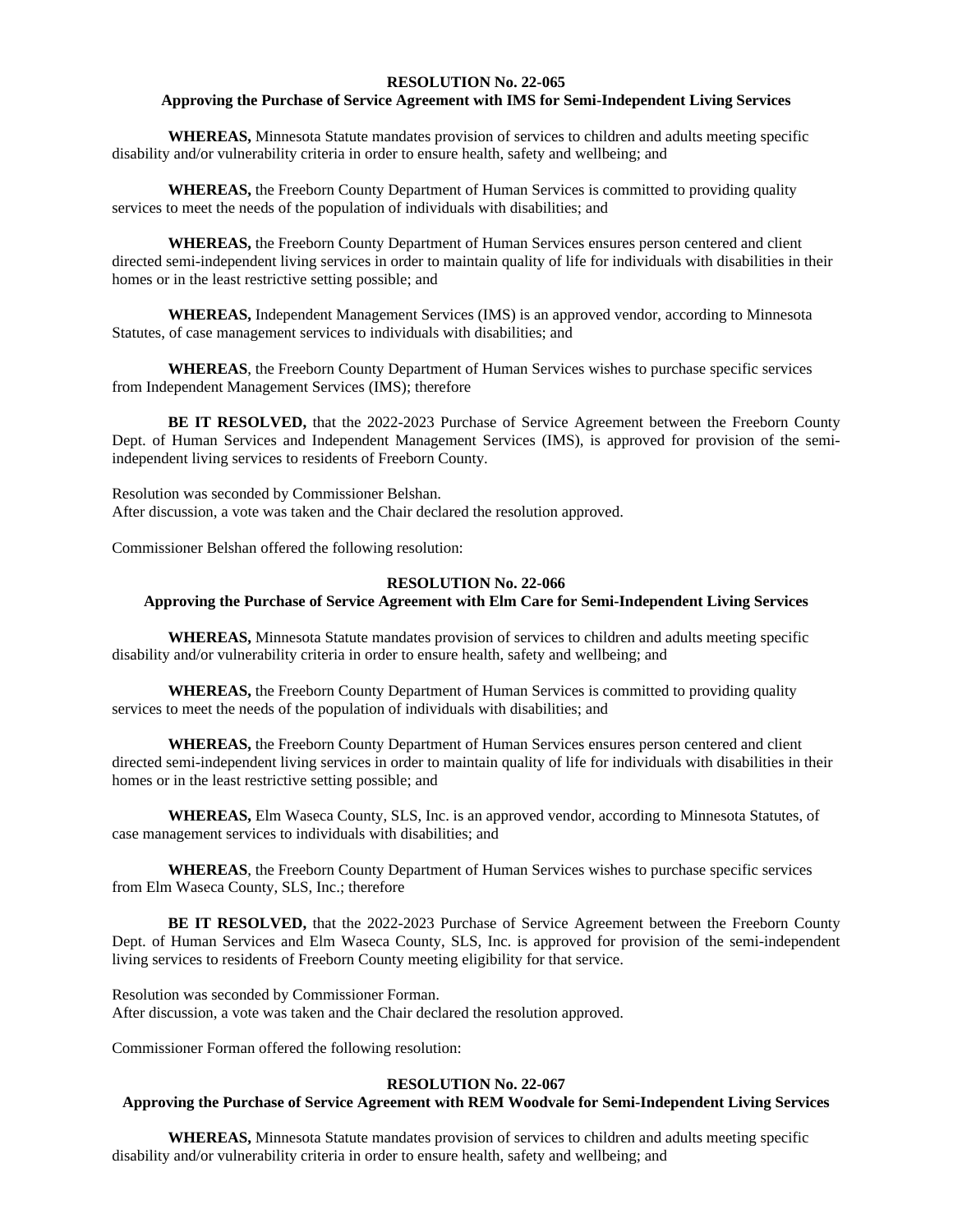**WHEREAS,** the Freeborn County Department of Human Services is committed to providing quality services to meet the needs of the population of individuals with disabilities; and

**WHEREAS,** the Freeborn County Department of Human Services ensures person centered and client directed semi-independent living services in order to maintain quality of life for individuals with disabilities in their homes or in the least restrictive setting possible; and

**WHEREAS,** REM Woodvale, Incorporated is an approved vendor, according to Minnesota Statutes, of case management services to individuals with disabilities; and

**WHEREAS**, the Freeborn County Department of Human Services wishes to purchase specific services from REM Woodvale, Incorporated; therefore

**BE IT RESOLVED,** that the 2022-2023 Purchase of Service Agreement between the Freeborn County Dept. of Human Services and REM Woodvale, Incorporated is approved for provision of the semi-independent living services to residents of Freeborn County.

Resolution was seconded by Commissioner Edwin. After discussion, a vote was taken and the Chair declared the resolution approved.

Commissioner Edwin offered the following resolution:

#### **RESOLUTION No. 22-068**

# **Approving the Purchase of Service Agreement with Crest Group Home for Semi-Independent Living Services**

**WHEREAS,** Minnesota Statute mandates provision of services to children and adults meeting specific disability and/or vulnerability criteria in order to ensure health, safety and wellbeing; and

**WHEREAS,** the Freeborn County Department of Human Services is committed to providing quality services to meet the needs of the population of individuals with disabilities; and

**WHEREAS,** the Freeborn County Department of Human Services ensures person centered and client directed semi-independent living services in order to maintain quality of life for individuals with disabilities in their homes or in the least restrictive setting possible; and

**WHEREAS,** American Baptist Homes of the Midwest, dba "Crest Group Home" is an approved vendor, according to Minnesota Statutes, of case management services to individuals with disabilities; and

**WHEREAS**, the Freeborn County Department of Human Services wishes to purchase specific services from American Baptist Homes of the Midwest, dba "Crest Group Home" therefore

**BE IT RESOLVED,** that the 2022-2023 Purchase of Service Agreement between the Freeborn County Dept. of Human Services and American Baptist Homes of the Midwest, dba "Crest Group Home" is approved for provision of the semi-independent living services to residents of Freeborn County.

Resolution was seconded by Commissioner Forman. After discussion, a vote was taken and the Chair declared the resolution approved.

Commissioner Edwin offered the following resolution:

#### **RESOLUTION No. 22-069 Granting Tobacco Licenses**

BE IT RESOLVED, that Freeborn County grants tobacco licenses to the following applicants:

A & S Stores, LLC, Clarks Grove Geneva Bar & Grill, Geneva Freeborn County Co-op Oil, Alden Han's Off-Sale, Hollandale Hollandale Three in One Bar & Restaurant, Hollandale Staples Enterprises, Inc, Alden